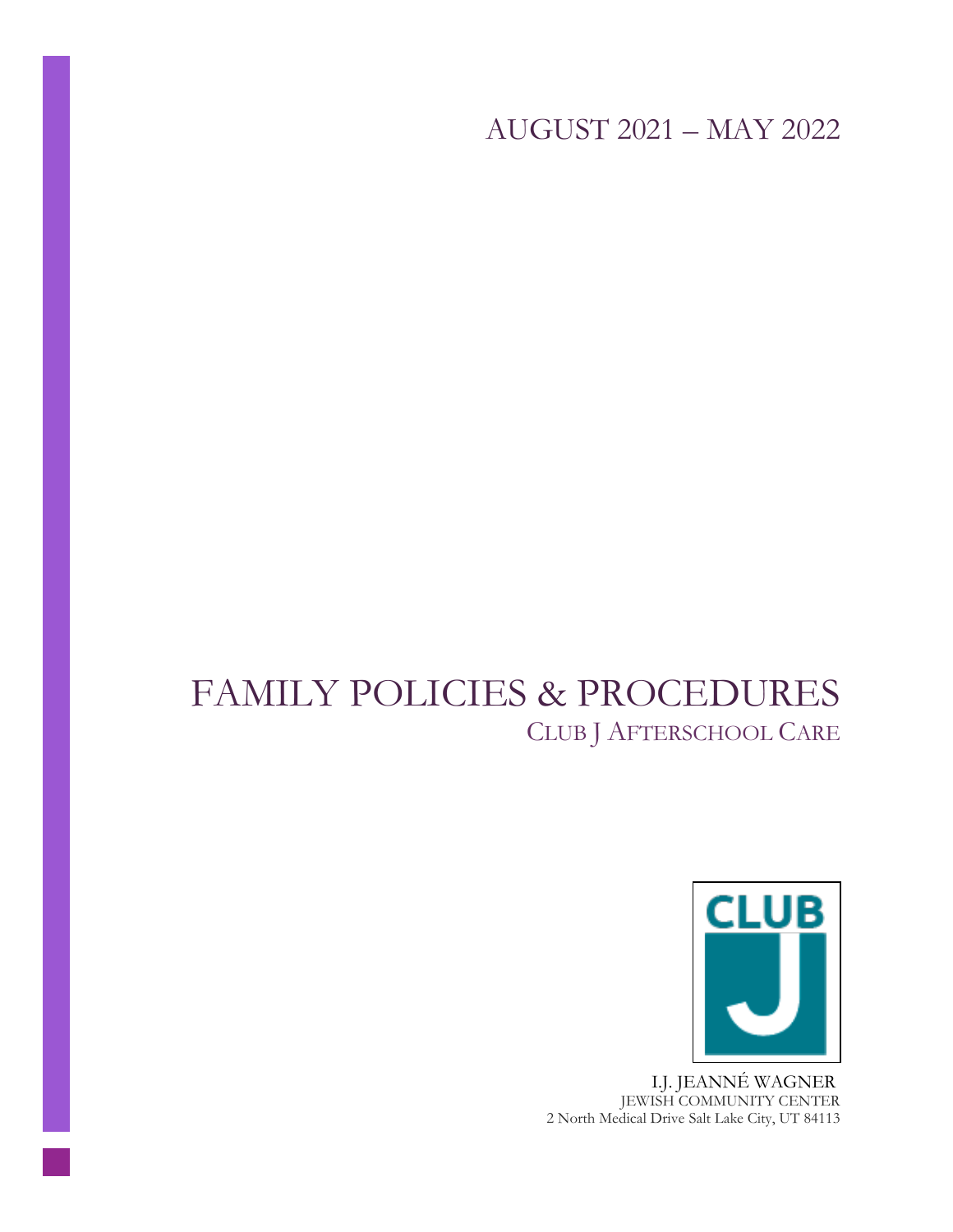# Program Procedures

#### **Enrollment Requirements & Forms**

Club J requires each child to have a medical release form and immunization record on file, and requires emergency contacts and authorized pickup persons to be up-to-date at all times. Children cannot be admitted into the program until forms are completed and returned.

#### **Late Fees**

We understand that emergencies and unforeseen events happen. Please call if you know you will be late picking up your child.

Our staff will issue notices for late pickups. Families will not be assessed a fee for the first late pickup. Late fees are \$1.00 for every minute after the scheduled pick-up time. If it becomes a chronic problem you will be asked to make other arrangements.

#### **Payments**

Payments post on the 5<sup>th</sup> of each month. If you would like to make a change, please notify our department 30 days in advance. This includes changes to the days of the week that your child is enrolled as well as cancelling enrollment. There are no refunds for days missed.

#### **Program Options**

We offer a five day-a-week or three day-a-week option for Club J. You may choose your three days.

# Operational Information

### **Hours of Operation**

Regularly scheduled business hours of operation are Monday – Friday from school release until 6:00 PM

### **Holidays**

Club J is closed for most Federal and Jewish Holidays. Please be aware of these dates and plan to make other arrangements for your child after school.

- Rosh Hashanah: Monday, September 6 Wednesday, September 8, 2021
- Yom Kippur: Thursday, September 16, 2021
- Thanksgiving Break: Wednesday, November 24 Friday, November 26, 2021
- Winter Break: Monday, December 20, 2021 Friday, December 31, 2021
- Martin Luther King, Jr. Day: Monday, January 17, 2022
- Presidents' Day: Monday, February 21, 2022
- Passover Break: Monday, April 18 Friday, April 22, 2022

#### **School Break Camps**

Club J will offer full-day camps for some non-student days and school breaks, provided we meet the minimum enrollment. There will be an additional charge and registration requirement for these day camps. Camp enrollment is open to currently registered families during a priority registration period, after which JCC member families have the opportunity to enroll their children.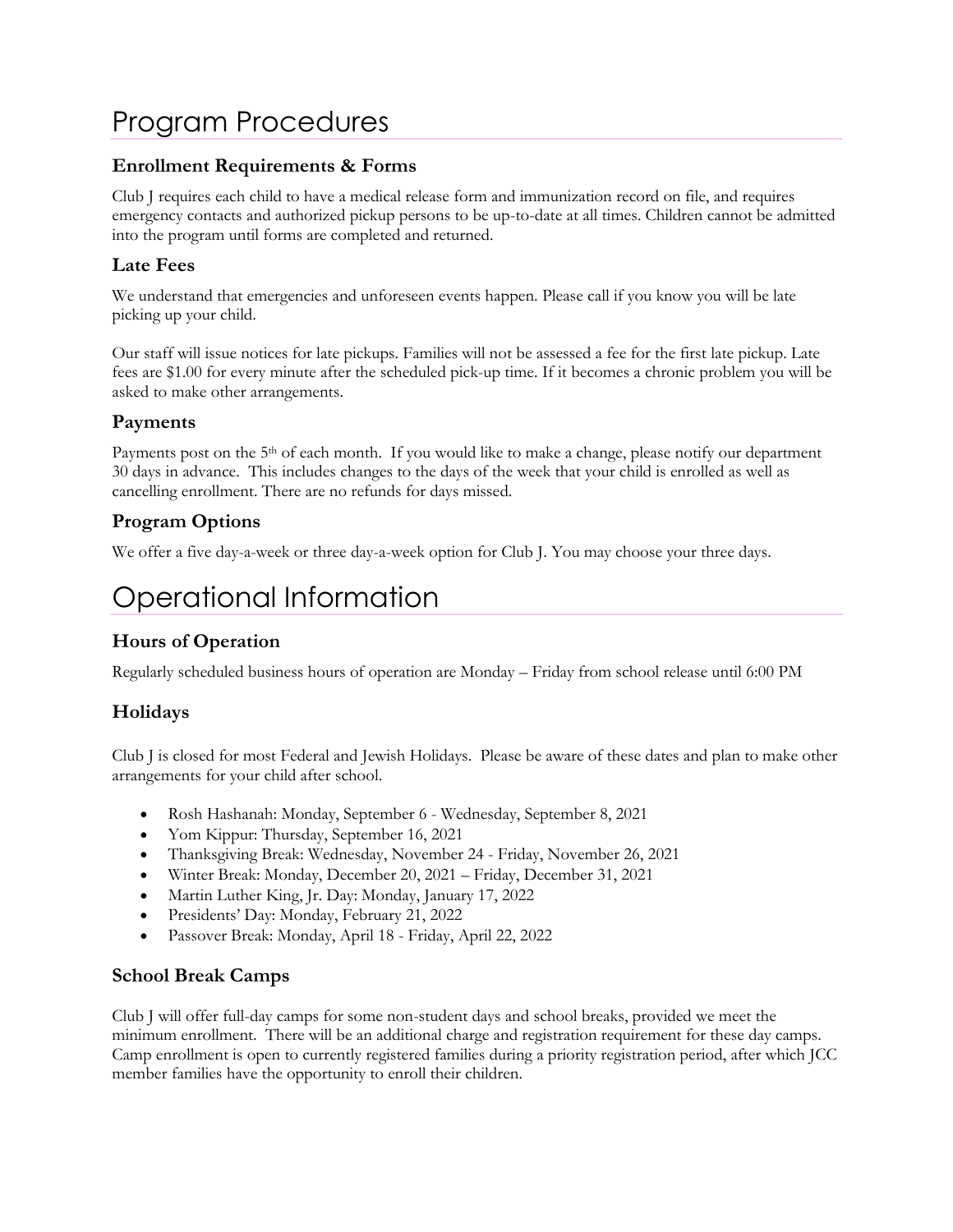#### **Buses**

Our buses will pick your child up from their schools each regular day and bring them to the JCC. All of our vehicles are clearly marked with the JCC logo. Children in kindergarten and first grade riding in a JCC van will receive a booster seat. If your child is in second grade or older and you wish for them to ride in a booster seat, you must let us know.

# **Drop List**

If your child will not be attending Club J due to illness, alternate plans, or any other reasons, please call or email us before 12:00 PM on that day so that we may add your child to the drop list and alert the driver. We require notice in advance in order to maintain our schedule. Often, our vans travel to multiple schools and one child unaccounted for can cause considerable delay. Our phone is (801) 581-0098, ext. 116. Our email is [youth@slcjcc.org.](mailto:youth@slcjcc.org)

### **Early Dismissal Days**

Our buses will pick your child up from their schools on Fridays at the early dismissal time and bring them to the JCC. On other early dismissal days we will *not* be able to accommodate early pickup from your child's school. You are more than welcome to drop them off at the JCC no earlier than 2:00 PM Monday-Thursday and 12:00 PM on Friday.

### **Pick Up**

PICK-UP will occur at the JCC until 6:00PM Monday through Friday. Children may only be picked up by adults listed on our authorized pick-up list. Please make sure to list yourself, as many guardians overlook this step.

Please park, enter the JCC, and the front desk will radio Club J upon your arrival. Please do not enter the Social Hall or Dance Hall. Your child will be brought out to you and must be signed out every day.

ALL parties are required to have proper identification to access our center. We will NOT release your child to any person without proper consent. We may ask for identification for any person entering our facility at any time.

### **Swim Team/Swim Lessons**

If your child is concurrently enrolled in aquatics programming, we must ensure they are signed out with the responsible party. If your child is enrolled in a swim team group that concludes after 6:00PM (Group 4), you will need to sign a release waiver and sign your child out with the aquatics department.

If your child is enrolled in any other swim program (lessons or swim team groups 1-3), you will need to sign a waiver entrusting them to the care of the aquatics team for the duration of their program. You must sign out your child with Club J staff. If you are collecting your child from the pool, please alert the front desk upon arrival and Club J staff will accompany you to sign out your child.

### **Fieldtrip Days**

On Friday, Club J takes the opportunity of an extended day with your kiddos to travel off campus and enjoy a fieldtrip. On Friday, please do not plan to pick up your child until *after* 5:30PM. Due to our childcare licensing rules, children may never be dropped off or picked up off-site. Children will return from fieldtrips by 5:00PM and participate in Shabbat prior to pick up.

#### **Parking**

**Please remember to watch for children and adults in the parking lot. Drive slowly (5 mph) and SAFELY. Obey all signs and one-way directional arrows. It is a no cell phone zone.**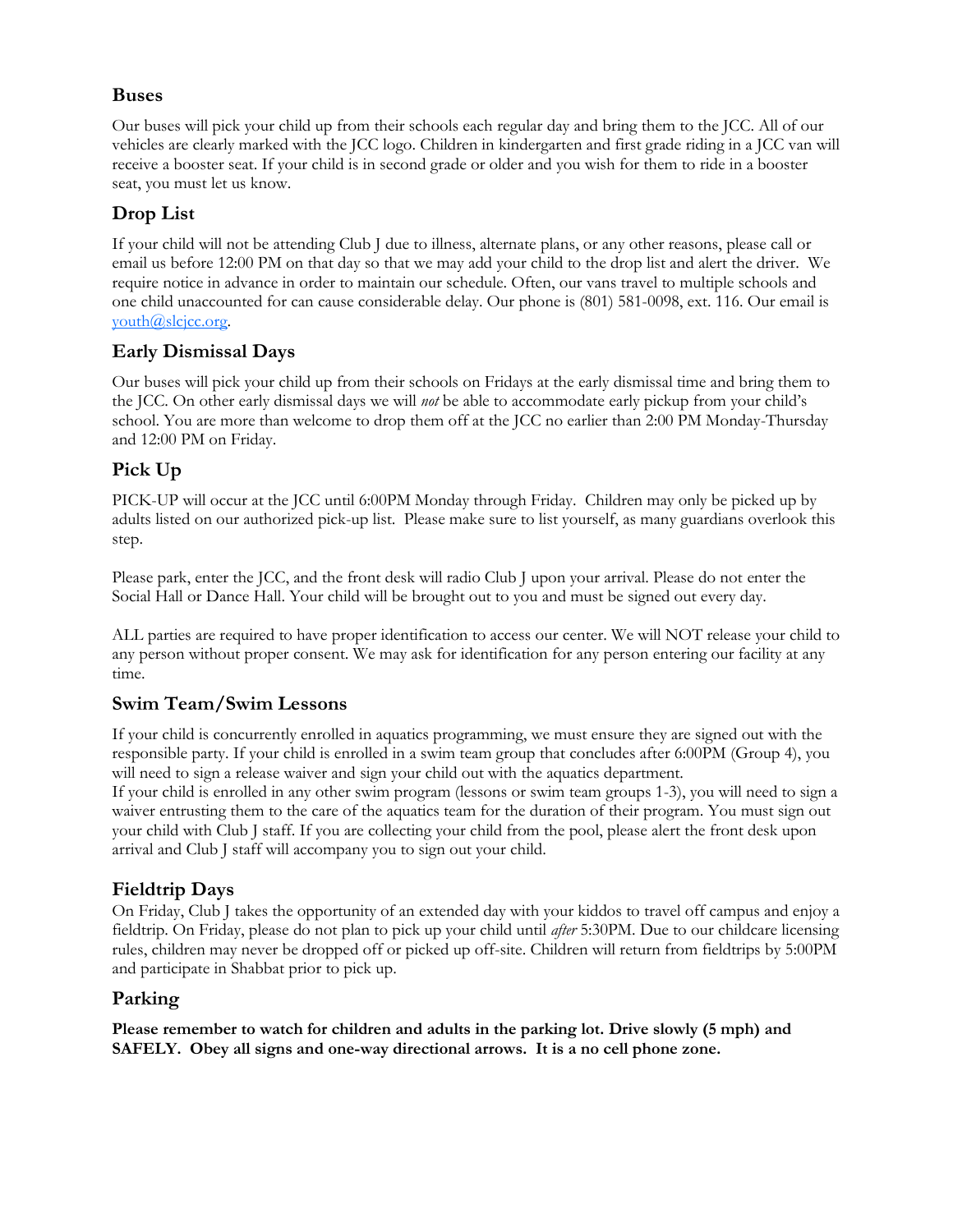# Program Policies

#### **Belongings from Home**

- LABELING: Be sure to put your child's first and last name, on EVERYTHING they bring to Club J including clothes (sweatshirts, hats, etc), lunch boxes, water bottles and face masks.
- TOYS/CARDS: We discourage kids from bringing toys from home or collectable cards (Pokemon, Magic the Gathering) to Club J. These items are easily misplaced and we have plenty of games, puzzles, supplies and resources to keep them busy.
- CELLPHONES: If your child has a cellphone it must remain in their backpack while at Club J. Children may not use their smart watches to call, text, or access the internet while at Club J. If children struggle to meet these requirements, the office will be happy to hold electronic items until pickup. If you need to speak with your child you may call the JCC at any time and do so.

### **Vending Machines**

Club J provides an afternoon snack daily. You are welcome to send your child with extra snack from home if they require. We do not permit children to purchase anything from the vending machines or café while in our care.

#### **Communication with Families**

Club J will send out a weekly MailChimp to communicate program highlights and upcoming dates. MailChimp is our primary method of keeping families up to date. Please add youth $@slcjcc.org$  to your safe senders list so you never miss a communiqué.

All changes to your family's addresses, telephone numbers, or work locations must be reported to us promptly. Emergency telephone numbers must be kept current and updated as necessary.

Please keep us informed of transitions and important events in your family's life: relocation/new house, birth, death, separation, divorce, etc. This information will enable our staff to support your child/family as needed.

Brief exchanges of communication are possible at pick up, however families are encouraged to communicate via email, schedule in-person, or telephone meetings if special concerns arise.

### **Emergency Procedures**

In the event of an emergency or natural disaster, we may evacuate the facility in the interest of safety. Emergency contact numbers for each child will be taken with us. If relocation is required, we will notify you of our location via a mass communication system through text and email. We may relocate to the University Medical Center. In the event of an area-wide emergency while our busses are out, we will relocate to the Walmart parking lot on Foothill Drive. Evacuation location will be posted on the JCC front door with the JCC cell phone number and will be disclosed via the service ONECALLNOW.

#### **Daily Schedule**

Time at Club J includes:

- o Afternoon snack
- o Daily Stations with guided activities (STEM/arts & crafts/games/sports)
- o Weekly Special Activities (cooking, swimming, gym-time, karaoke/just dance, TAG)
- o Free Choice (games/arts&crafts/sports/puzzles/building)
- o Homework time
- o Friday Field Trips
- o Friday Shabbat
- o Jewish holidays and mensch-ions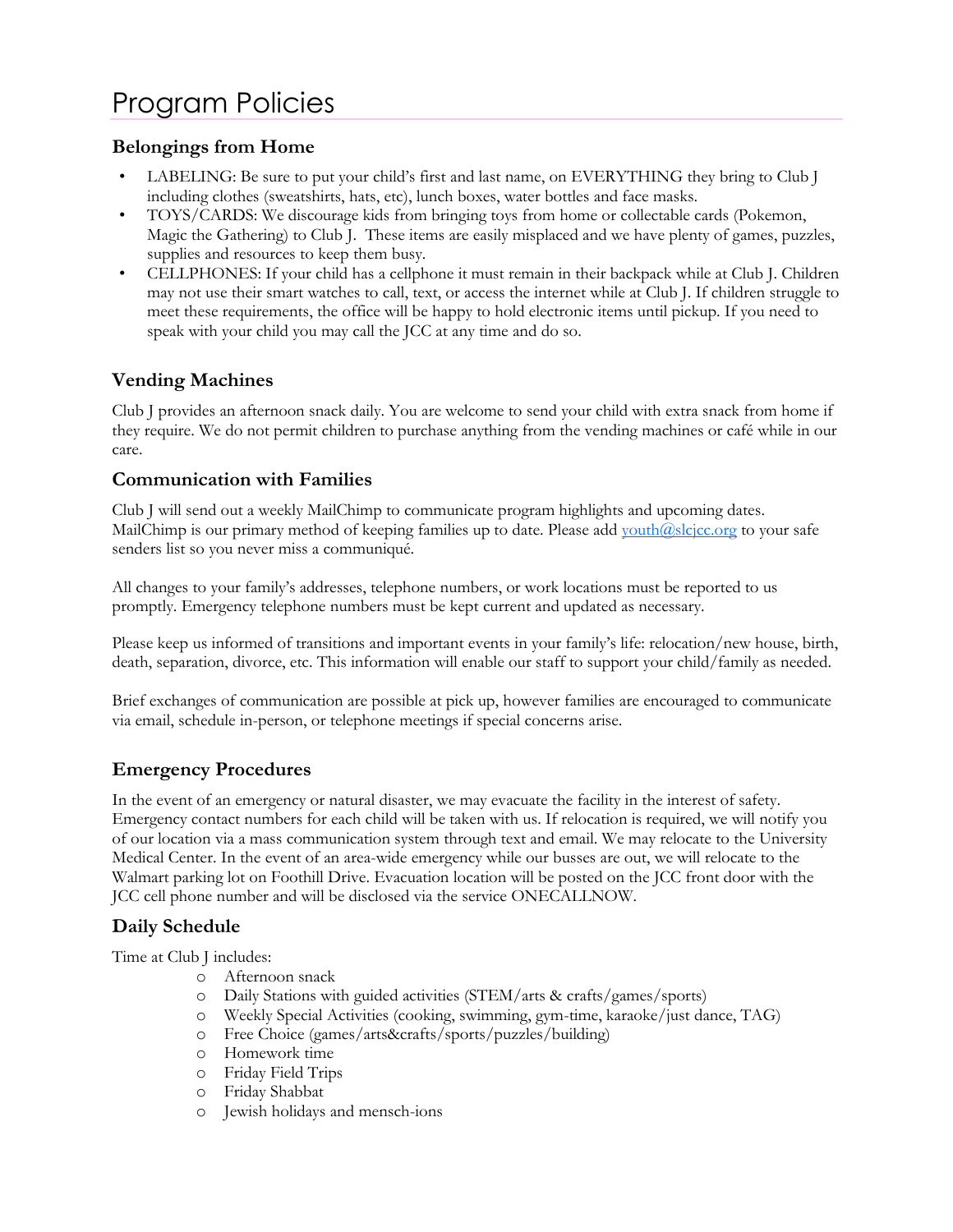Club J is a variable age program serving K-5 elementary age children. Participants will be grouped at times with their own grade and at times in mixed ages.

### **Guidance & Discipline**

We apply developmentally appropriate practice and positive guidance to direct and influence child behavior in our program. To discipline means to teach or model: we do not believe in punishment of any nature. This practice includes: stating limits concisely and positively, offering choices, planning for transitions, redirection, etc.

Children who engage in behavior that is unsafe for themselves or others will be removed from the group. Our staff will run through calm down techniques that will aid the child in regaining self-control and rejoining the group. An SEL (Social/Emotional Learning) specialist is on our staff and will be involved in any action plan to support a child's reintroduction to their group. If our staff feel a child's behavior is endangering themselves, peers, or staff, the child will be excluded from the group or activity and a family meeting may be scheduled with administration. Further action such as weekly/monthly family meetings, third-party evaluations/assessments, and expulsion may occur as determined by the Youth & Teen Director in conjunction with the Chief Programming Officer.

In the event that a child cannot safely rejoin the group we will call the numbers on file. If your child must be picked up, we ask that you arrive no later than one hour to collect them.

# Health & Safety  $*$  subject to change due to current health and safety requirements

# **Mask Policy**

At this time Club J is requiring staff as well as all children in the program to wear face masks. Masks will not be worn during snack or outdoor activities where children are spaced at least six feet apart. Masks are strictly required on all JCC vehicles. In the event that children do not wear their masks at school, please send clean masks in their backpack each day. Bus drivers will have extra masks. If we distribute disposable masks in excess of five, we will charge a small fee for each mask thereafter.

#### **Illness**

Per Utah Department of Health, Child Care Licensing Rules, children exhibiting any of the following symptoms of illness or infection must be excluded from Club J to minimize the spread of infection. Please ensure that updated contact information is on file for your child at all times.

#### **COVID-19 Symptoms:**

- Fever or chills
- Cough
- Shortness of breath or difficulty breathing
- Fatigue
- Muscle or body aches
- Headache
- New loss of taste or smell
- Sore throat
- Congestion or runny nose
- Nausea or vomiting
- Diarrhea

Please notify us if your child is exhibiting any of the above symptoms or has been exposed to a person with a confirmed case of COVID-19. We require copies of all COVID-19 test results, positive or negative. All tests must be conducted by an outside provider, an at-home test result will not be accepted.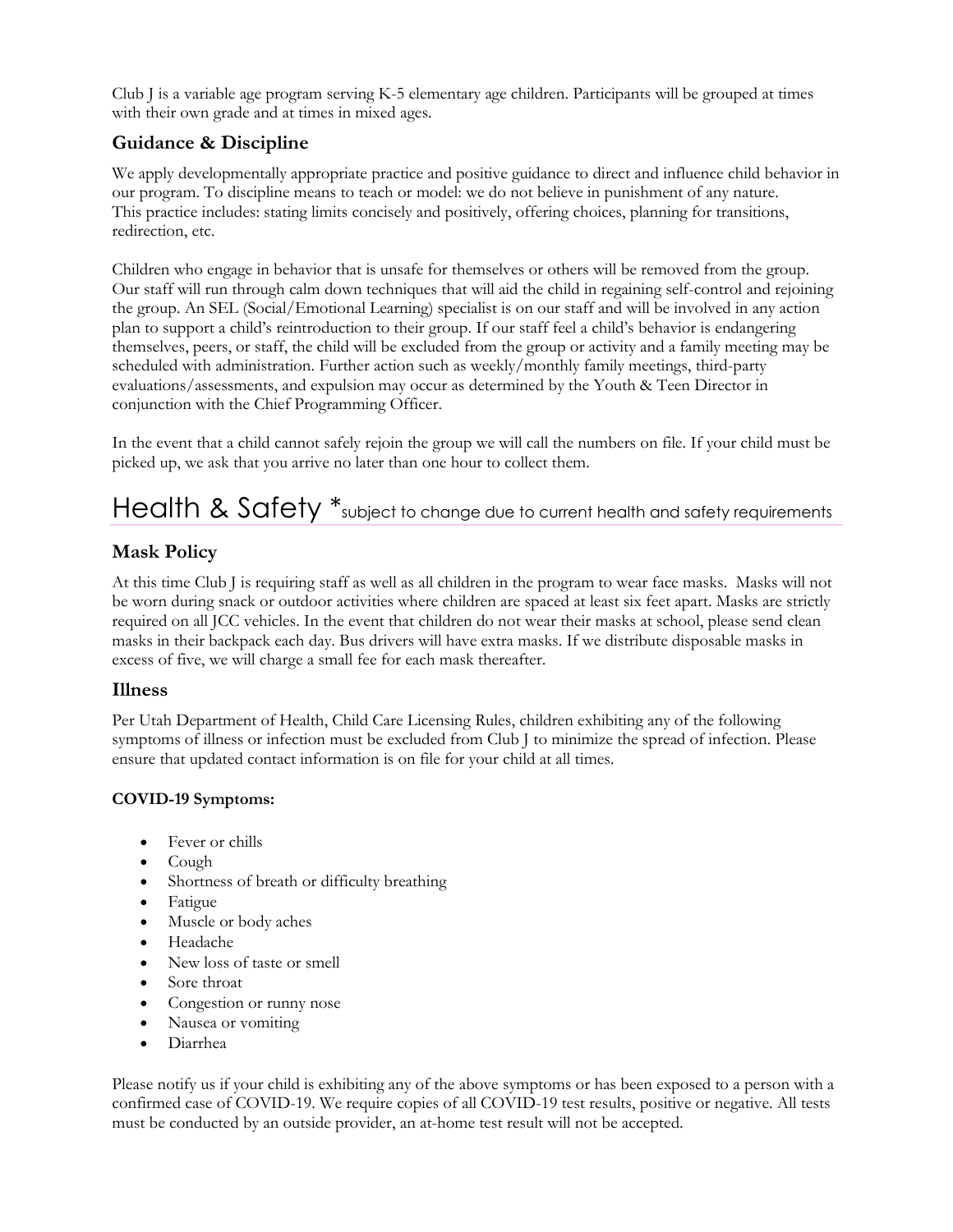If your child exhibits any of the above symptoms at Club J, they will be sent home.

If your child is exhibiting symptoms, you must get a COVID-19 test from an outside provider. We will discuss the plan to return, depending on the result and the severity of symptoms.

If your child has been exposed to a person with a confirmed case of COVID-19, they must be excluded from our program until 5 days after the exposure. After 5 days they may receive a COVID-19 test from an outside provider. If the result is negative, we can welcome them back. If the result is positive, we will discuss the plan to return.

Any positive cases of COVID-19 in our program merit a consultation with the Utah Department of Health and any families potentially exposed will be notified.

Children WILL be excluded for the following health reasons:

- a. The child has a fever equal to or greater than 100° F.
- b. Vomiting illness with an instance of vomiting in the previous 24 hours.
- c. Mouth sores associated with an inability of the child to control his/her saliva.
- d. Rash with fever or behavior change.
- e. Infected eyes with discharge, until 24 hours after treatment started by a physician.
- f. Infestation (e.g., scabies, head lice, pinworm), until after first treatment with a medicated product.
- g. Impetigo, until 24 hours after antibiotic treatment has been started.
- h. Strep throat, until 24 hours after antibiotic treatment has been started.
- i. Ringworm infection, until after medication started.
- j. Chickenpox, until one week after the onset of rash, or until all lesions have dried and crusted.

\*\*Note: This information, including exclusions from school, is required as per the Utah Department of Health, Child Care Licensing Rules, and Regulations. We are required by law to follow the above guidelines. We will notify families of any infectious diseases reported in the program.

After the child has been ill, it is important to adhere to the following guidelines when determining whether or not your child is ready to return to our program.

- 1. Mood, appetite, behavior, and activity are normal.
- 2. At the minimum, fever free for 24 hours without the use of fever-reducing medicine.
- 3. Antibiotics (if prescribed) have been used for a full 24 hours.
- 4. Vomiting, diarrhea cleared for 24 hours.
- 5. Frequent coughing, excessive nasal discharge resolved.
- 6. Pain, (an earache, cramps, headache, etc.) resolved.
- 7. Skin is intact and open sores, blisters, etc. are not present.

Please notify us if your child is ill. We are required to notify all families of infectious disease in our program.

A child who exhibits signs of fever, or is otherwise ill (vomiting, pain, diarrhea, frequent coughing, excessive nasal discharge, signs of conjunctivitis, etc.) should be kept home and will be excluded upon arrival. When a child becomes ill at Club J, the family will be notified to pick the child up immediately. Children must be picked up within 60 minutes of exclusion. There are no exceptions to this rule.

Please help us protect our community and keep your sick children home. We understand how hard it can be to find childcare for sick children. Failure to acknowledge your child's illness puts everyone at the I.J. and Jeanné Wagner JCC at risk of exposure to disease and infection.

#### **Allergy Policy**

Children with health concerns such as allergies, feeding tubes, asthma, organ transplants, autoimmune disorders, etc. must have an "Individualized Healthcare Plan" or allergy care plan on file. This form must be completed by your physician and is required for any special health concerns. This form will allow us to accommodate exceptions such as staying indoors for poor air quality, etc. as directed by a physician.